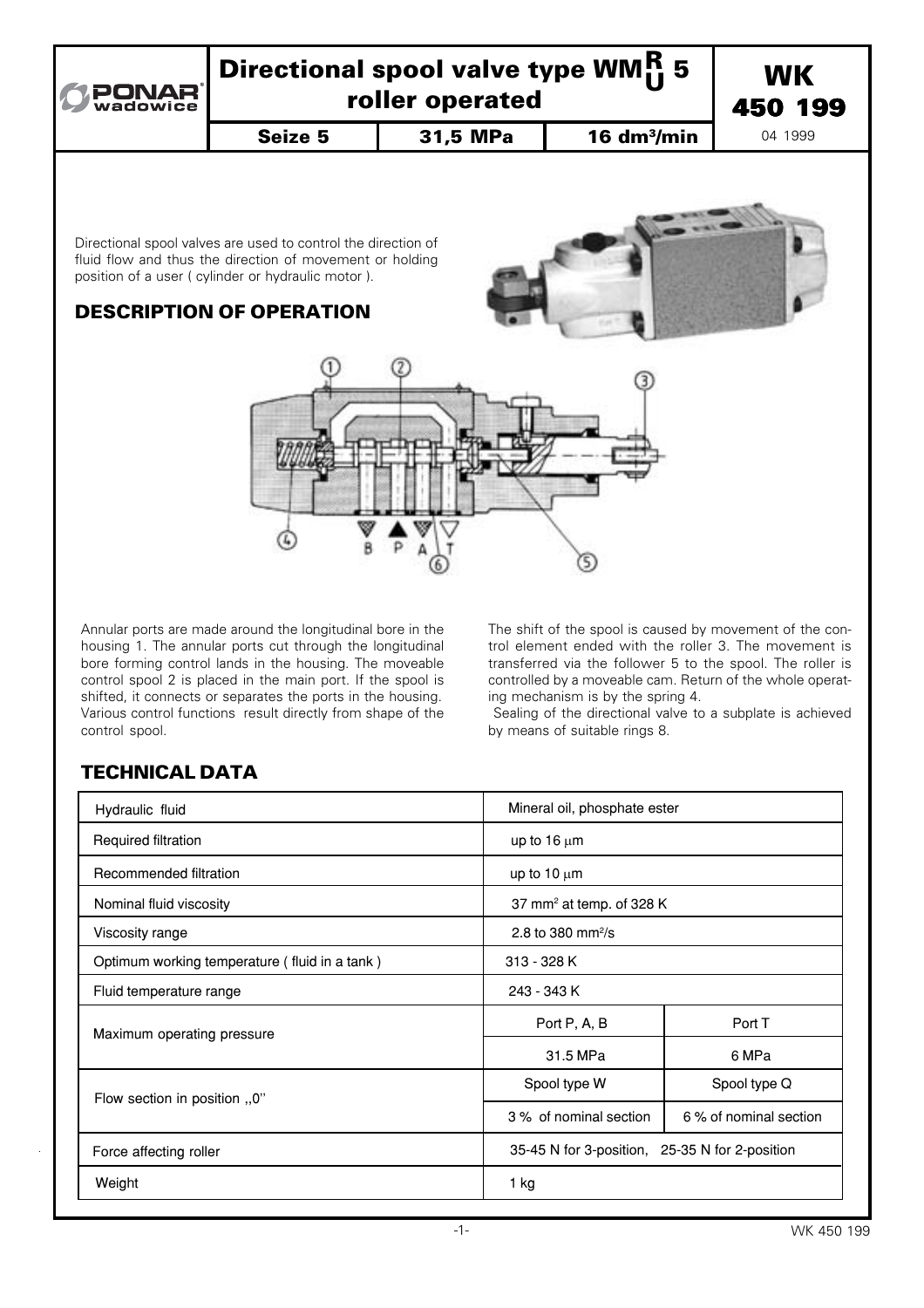#### **OVERALL AND MOUNTING DIMENSIONS**





1 - Position ,,a'' for two- and three - position directional valves

- 2 Position ,,0'' for three-position directional valves and po sition ,,b'' for two - position directional valves
- 3 Position ,,b'' for two- or three-position directional valves



Admissible surface roughness and flatness deviation for a subplate face

 $^{\prime}100\:\mathrm{mm}$ 

# **PERFORMANCE CURVES :** measured at  $v = 41$  mm<sup>2</sup>/s and T = 323 K

Pressure drop related to flow for various spool types

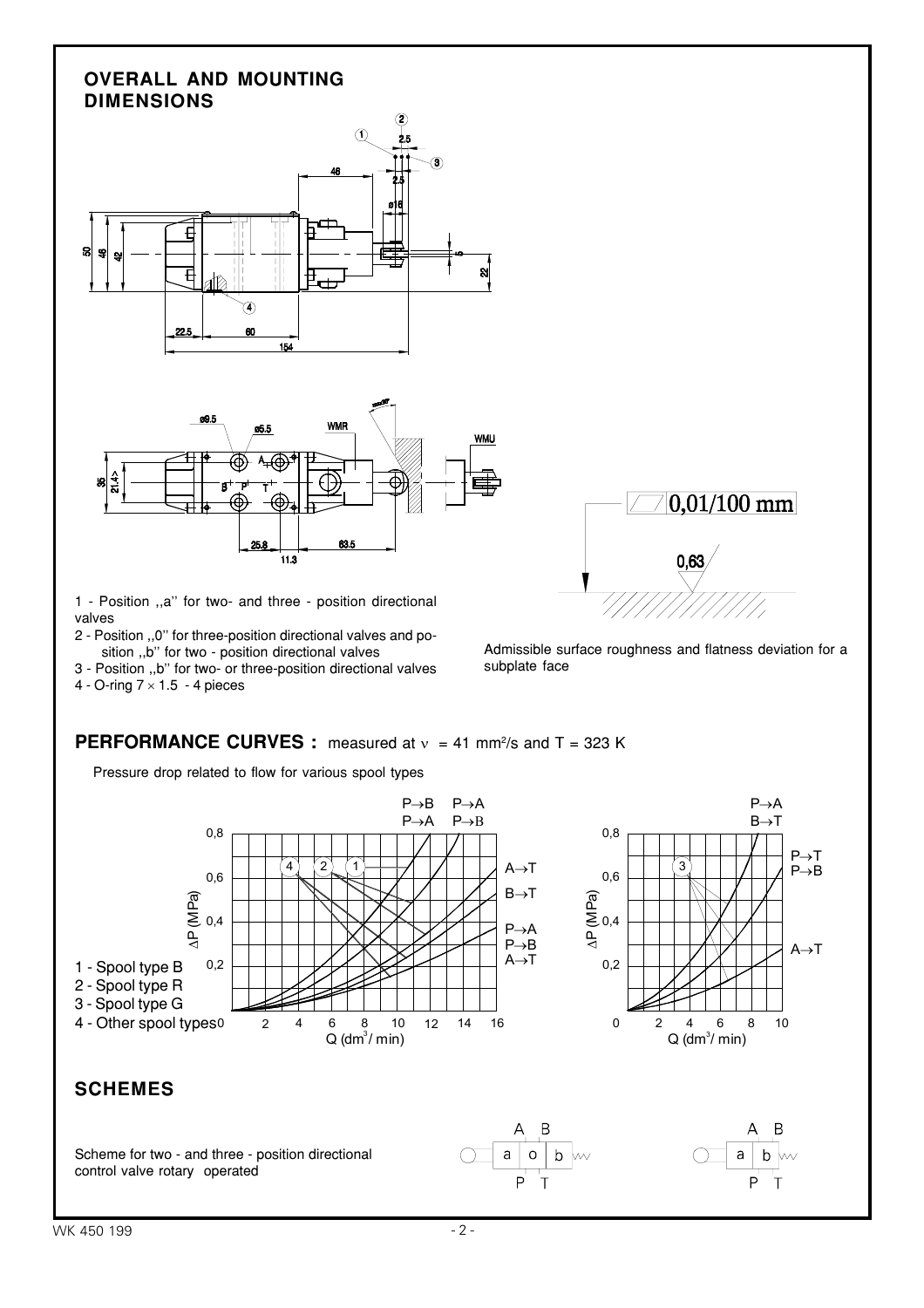Schemes for control spools





#### **HOW TO ORDER**

Orders coded in the way showed below should be forwarded to the manufacturer.



#### Coding example : 4WMR5E1.2